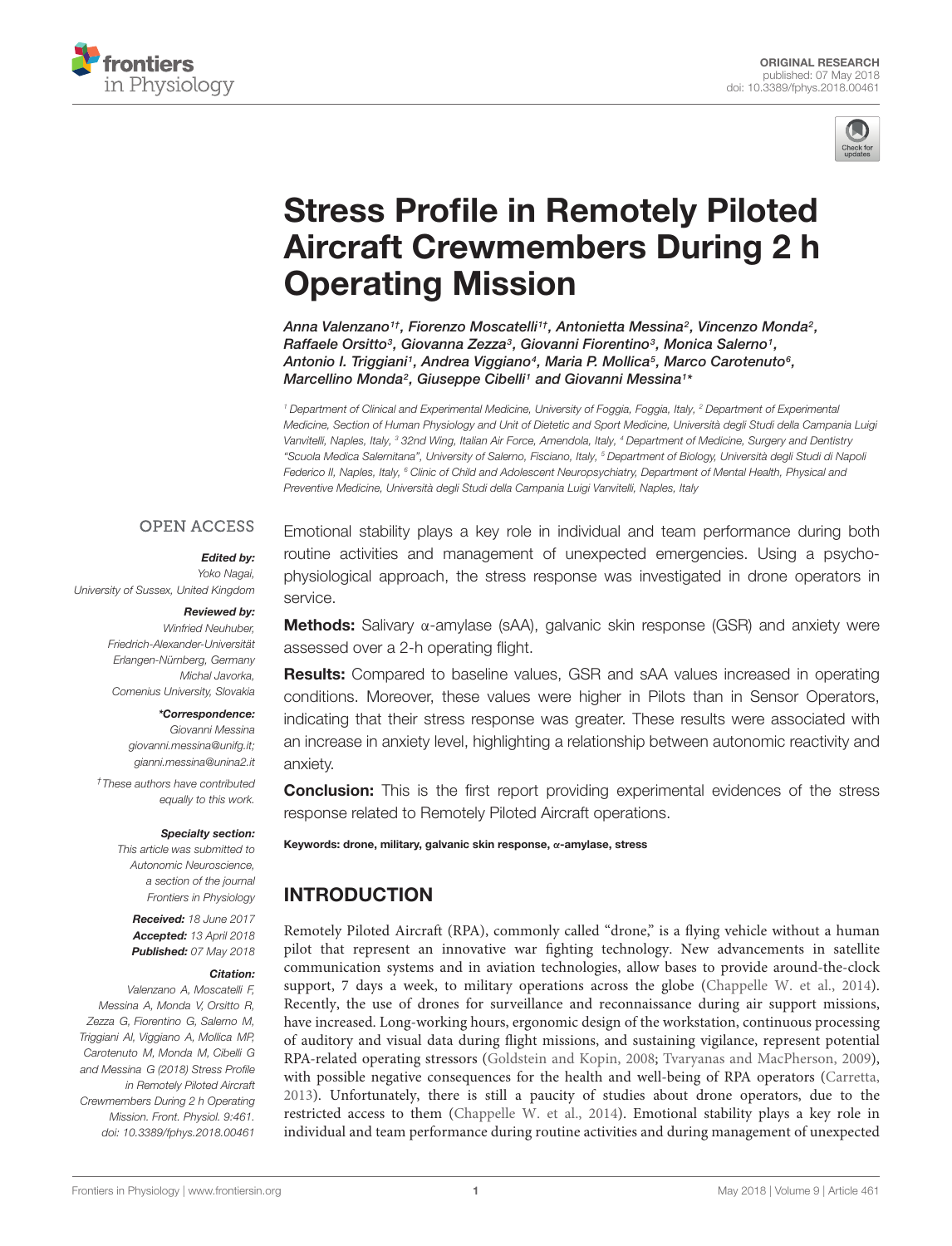emergencies [\(Phitayakorn et al.,](#page-5-1) [2015\)](#page-5-1), and it can be assessed by physiologic and psychologic measurements [\(Bradley](#page-4-3) [and Lang,](#page-4-3) [2002\)](#page-4-3). Physiologic measurement of emotional stability includes several kinds of devices conceived to record activation of the hypothalamic–pituitary–adrenal axis through the elevation of heart rate, respiration rate, blood pressure, blink rate, and pupil dilatation [\(Timmermans et al.,](#page-5-2) [2013\)](#page-5-2). A considerable amount of research studies identified the: hypothalamic-pituitary-adrenal (HPA) axis, the sympathoneural (SN) systems, and the sympathetic-adreno-medullary (SAM) system, as the main components of the psychobiological response to stress. Activation of these systems resulting in both the secretion of glucocorticoids and catecholamines into the blood stream [\(Lundberg and Frankenhaeuser,](#page-5-3) [1980;](#page-5-3) [Chrousos](#page-4-4) [and Gold,](#page-4-4) [1992;](#page-4-4) [Peters et al.,](#page-5-4) [1998;](#page-5-4) [Young et al.,](#page-5-5) [2005;](#page-5-5) [Messina](#page-5-6) [et al.,](#page-5-6) [2013\)](#page-5-6). Even though the physiological interconnection between the systems above is well-proven, their reaction to stress is different. Neuroendocrine and autonomic responses are related to type and intensity of the stressors, and are strictly dependent on the individual's experience [\(Goldstein and Kopin,](#page-4-1) [2008;](#page-4-1) [Tvaryanas and MacPherson,](#page-5-0) [2009\)](#page-5-0).

Individual response to stressors can be assessed by a non-invasive method such as Galvanic skin response (GSR) and salivary α-amylase (sAA).

The GSR has long been considered as a method to reveal physiological and mental stress [\(Tvaryanas et al.,](#page-5-7) [2006;](#page-5-7) [Chappelle](#page-4-5) [W.L. et al.,](#page-4-5) [2014\)](#page-4-5), because it is a well-known validated marker of sympathetic activity [\(Sequeira et al.,](#page-5-8) [2009\)](#page-5-8). The level of sAA is also considered as an effective measure of stress, since it resembles circulating catecholamines [\(Chatterton et al.,](#page-4-6) [1996\)](#page-4-6).

Using hormonal regulation as a measure of stress is problematic to researchers, since changes in serum norepinephrine levels occur with a delay of 20–30 min in response to loading stress. Conversely, stimulation of salivary amylase secretion by direct innervations, results in an increase within few minutes, considerably quicker than the hormonal regulation induced response [\(Skosnik et al.,](#page-5-9) [2000\)](#page-5-9). The salivary glands act as an amplifier to the low level of norepinephrine, reacting to the psychological stressors faster than blood cortisol level. Therefore, sAA assay was found to be a good index of psychological stress [\(Chatterton et al.,](#page-4-6) [1996,](#page-4-6) [1997\)](#page-4-7).

Another aspect to consider regarding military pilots and their crew members is Post-traumatic stress disorder (PTSD). PTSD has been increasingly discussed in the media in recent years following the homecoming of the British soldiers serving in Iraq and Afghanistan [\(Pitman et al.,](#page-5-10) [2012;](#page-5-10) [King and Smith,](#page-5-11) [2016\)](#page-5-11). Many are returning with debilitating conditions. Between January 1st 2006 and 31st December 2014, 2188 UK military and civilian personnel were admitted to UK field hospitals and categorised as wounded in action [\(MOD,](#page-5-12) [2015\)](#page-5-12). The International Statistical Classification of Diseases and Related Health Problems (ICD-10) [\(Murrison,](#page-5-13) [2010\)](#page-5-13) classifies PTSD as a disorder which emerges as a delayed or protracted response to an experience or situation that is expected to cause substantial distress to almost anyone due to the extreme threatening or catastrophic nature of the event. The disorder is characterized by a continuing sense of numbness and emotional blunting in which

the sufferer detaches themselves from relationships and becomes unresponsive to surroundings. Typical features include repeated experiences of reliving the traumatic experiences in disturbing memories (flashbacks), distressing dreams or nightmares, and a state of hyper-arousal with hyper-vigilance. Anhedonia is frequent and comorbid conditions of anxiety and depression are common, also suicidal ideation is not rare. The onset of PTSD follows the traumatic event, arising from a few weeks to months after [\(World Health Organization \[WHO\],](#page-5-14) [2016\)](#page-5-14).

In order to assess the levels of stress and workload experienced by RPA operators [\(Tvaryanas and MacPherson,](#page-5-0) [2009;](#page-5-0) [Chappelle](#page-4-0) [W. et al.,](#page-4-0) [2014\)](#page-4-0), sAA assay and GSR have the potential to provide researchers with tools for an objective measurement of stress during operating conditions [\(Chatterton et al.,](#page-4-6) [1996,](#page-4-6) [1997\)](#page-4-7).

This study is aimed at investigating the stress response in twelve experienced adult male crewmembers (six Pilots and six Sensor Operators) of MQ-9 Predator B, in daytime operating conditions, using a psycho-physiological approach.

## MATERIALS AND METHODS

## **Subjects**

Twelve experienced adult male crewmembers participated voluntarily to this study. The cohort of participants included: six Pilots, age 31.6  $\pm$  2.2, body mass 75.8  $\pm$  4.9 kg, height 166.1  $\pm$  2.8 cm; and six Sensor Operators, age 39.2  $\pm$  6.7, body mass 73.9  $\pm$  5.2 kg, height 176.1  $\pm$  5.1 cm, all assigned to the 28◦ RPA Squadron, based at 32nd Wing in Amendola (Italy). There are no statistically significant differences in age, body mass, and height between pilots and sensor operators. All the recruited subjects underwent a clinical assessment to ascertain the absence of cardiovascular disease and endocrine disorders. Furthermore, they were not taking any kind of medication. The participants were asked to abstain from physical activity for 2 days before the test. Each participant was informed about the purpose of the study and they signed informed consent, according to the Declaration of Helsinki. The study was approved by Institutional Ethics Committee of the University of Foggia.

# Study Protocol

Subjects were instructed to normally eat and drink and to sleep for at least 8 h the night before the test. Salivary samples and GSR were assessed during a 2-h daytime of operating flight, scheduled from 10:00 to 12:00 a.m. Prior to starting and after completing their operating program, the participants completed the State-Trait Anxiety Inventory (STAI-Y1) questionnaire [\(Buonanno et al.,](#page-4-8) [2017\)](#page-4-8).

## Hormonal Assay

Salivary samples were collected using cotton swabs (Salivette, Sarstedt, Rommelsdorf, Germany), before operating flight (T0: baseline condition), every 30 min during operating flight (30 min-60 min-90 min-120 min) and 15 and 30 min after the operating flight (15 min post and 30 min post). Participants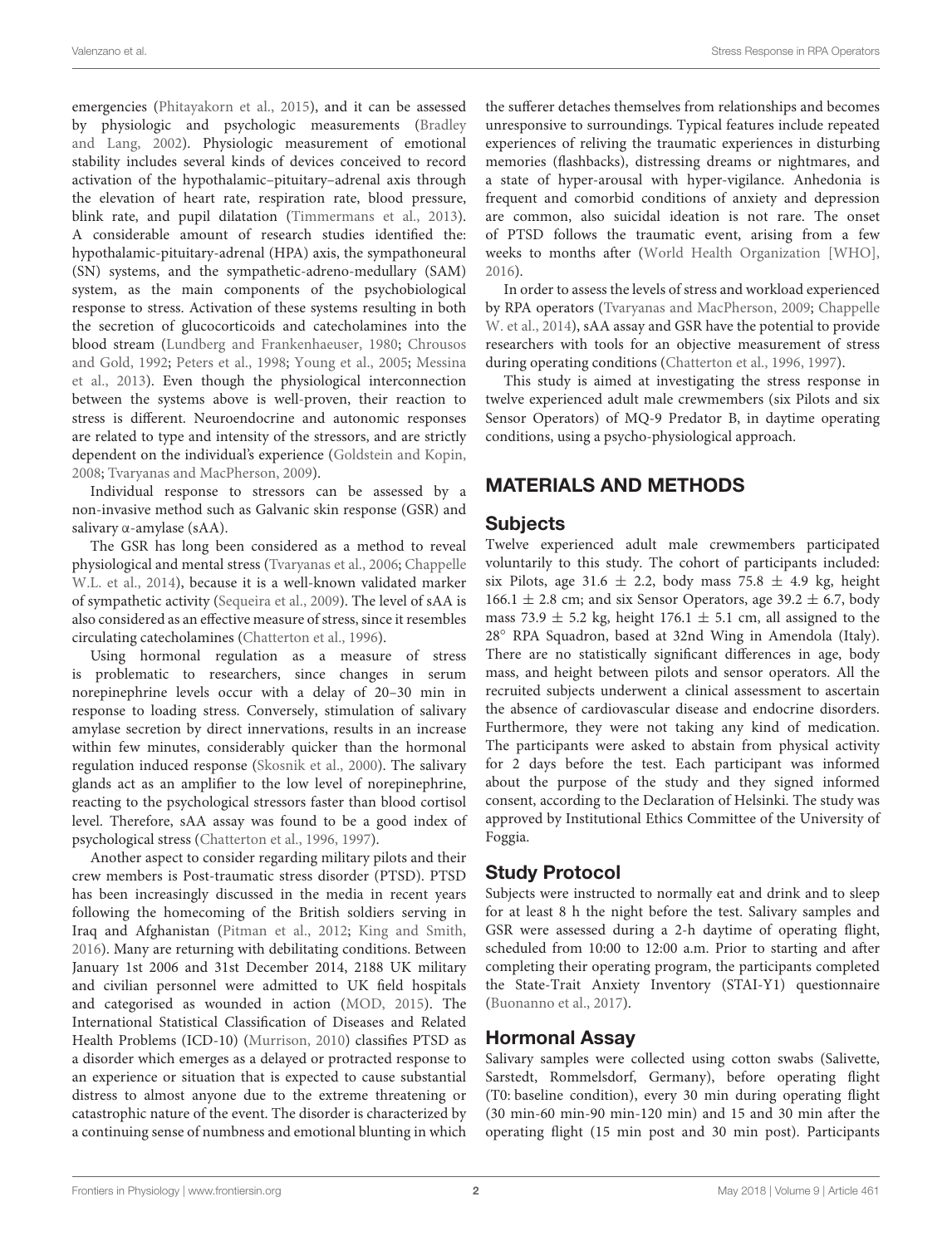had to keep the cottons swab into the mouth and chewing it for at least 2 min. Then, they had to put it into a sterile plastic tube. Samples were returned within 4 h to the laboratory and stored at −20◦C until the sAA assay could be performed. A salivary kit (Salimetrics LLC, State College, PA, United States) was used to check for the absence of blood contamination. Salivary samples were centrifuged at 1500  $\times$  g for 15 min at 4◦C. Fifty microliters of saliva were used for duplicate analysis. All analyses were performed using the same assay-plate. Salivary concentrations were processed using a commercial salivary kit (Salimetrics LLC, State College, PA, United States) and revealed using a standard plate reader (PowerWave XS, Bio-Tek Instruments, United States) with a 450 nm filter. Intra- and inter-assay coefficients of variation were 4.2 and 7.8%, respectively.

## GSR Measurement

Galvanic skin response measurement involves capturing the autonomic nerve response in terms of the activity of sweat glands, it measures the electrical resistance of the skin. As stress levels increase, changes in the electrical resistance of the skin are detected by GSR sensors. It is also known as the electrodermal response, psychogalvanic reflex, or skin conductance response.

All GSR parameters were recorded simultaneously with a Holter device (SenseWear Pro<sub>2</sub> armband, BodyMedia, Inc., Pittsburgh, PA, United States) placed on the right arm at the mid point between the acromion process and olecran on process, following manufacturer recommendation.

The armband is worn on the back of the upper arm, which enables continuous physiological data collection outside a laboratory environment. Using metallic sensors close to the skin, the armband collects biorhythmic data in real time, with a configurable sample rate, and gathers raw physiological data such as GSR. The GSR data were acquired within 30-min intervals, following saliva collection.

## Statistical Analysis

The R Project software (version 3.3.1) was used for statistical analyses. Normality of distributions was checked using the Shapiro–Wilk test: the variables that did not pass the check, were log-transformed and checked again. Analysis of variance (ANOVA) for repeated measures was performed to investigate GSR and sAA changes over time in all subject, using Tukey's "Honest Significant Difference" (HSD) for post hoc multiple comparisons. Two way mixed ANOVA, with one within subjects factor and one between groups factor was used. Time was the within subjects factor; Group (sensor/pilot) was the between subjects factor. The variables that passed the Mauchley Sphericity test were tested using the Greenhouse-Geisser test or the Huynh–Feldt test.

Paired T-test was performed to investigate the differences in self-reported anxiety between pre- and post-operating flight. Statistical significance was determined using  $p \leq 0.05$ . Pearson correlation were performed in order to investigate the percentage increase between STAI (Pre/post) and GSR (Pre/15 post), and between STAI (Pre/post) and sAA (Pre/15 post).

# RESULTS

**[Figure 1](#page-2-0)** shows mean sAA levels from all subjects (both Pilots and Sensors Operators) over time. sAA values increased during the flight period, compared to baseline, with peak values at 15-min after the completion of the flight. The ANOVA showed a significant difference in sAA levels  $[F(10,60) = 15.69; p < 0.001]$ . The post hoc test showed significant differences between T0 and 30 min ( $p < 0.05$ ), and between T0 and 15 min post ( $p < 0.01$ ). Interestingly, in the early stages of flight, sAA levels were lower than baseline.

Repeated measure ANOVA showed significant differences in GSR levels considering all subjects  $[F(10,60) = 3.88; p < 0.01]$ . Post hoc comparison showed significant differences between T0 and 60 min ( $p < 0.01$ ), between T0 and 90 min ( $p < 0.01$ ), between T0 and 120 min ( $p < 0.001$ ), between T0 and 15 min post (p < 0.01) and between T0 and 30 min post (p < 0.05) (**[Figure 2](#page-2-1)**).



<span id="page-2-0"></span>FIGURE 1 | Salivary α-amylase (sAA) levels from all subjects (both Pilots and Sensors Operators) over time. sAA levels were measured before operating flight (T0: baseline condition), every 30 min during operating flight (30 min-60 min-90 min-120 min), and 15 and 30 min after the operating flight (15 min post and 30 min post).  ${}^*p$  < 0.05;  ${}^{**}p$  < 0.01.



<span id="page-2-1"></span>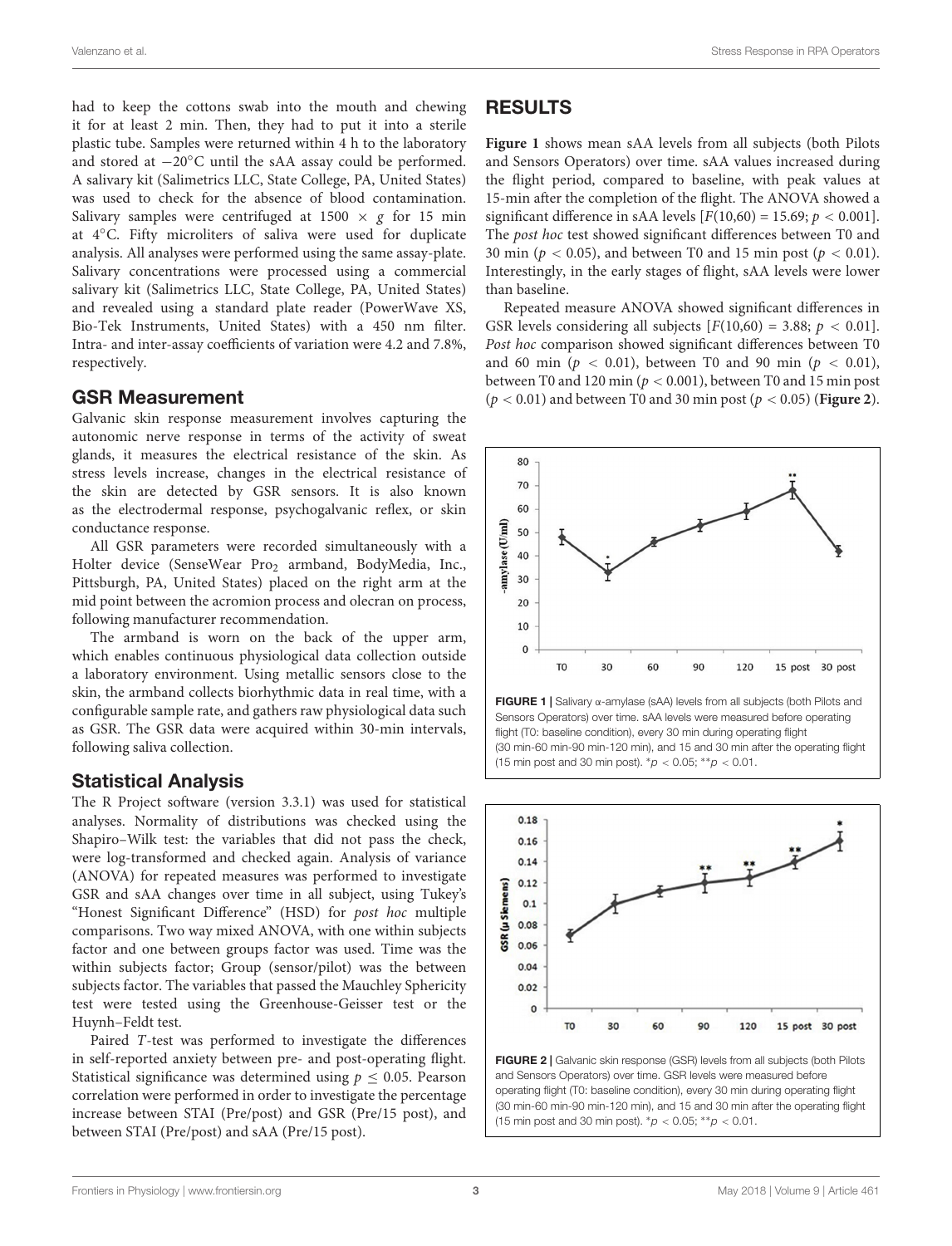For GSR, the two way mixed ANOVA model showed that there was not statistical significant main effect of Time, neither an interaction between Time and Group, using Huynh–Feldt test, since the hypothesis of sphericity was violated. For sAA, the two way mixed ANOVA model showed a statistical significant main effect of Time  $[F(2.63, 26.3) = 7.95, p < 0.01]$ , but not an interaction between Time and Group, since on using Huynh–Feldt test, the hypothesis of sphericity was violated (**[Figures 3](#page-3-0)**, **[4](#page-3-1)**).

The comparison of self-reported anxiety ratings between pre- and post-flight was statistically significant considering all participants grouped (Pre 27.3  $\pm$  6.5, Post 31.7  $\pm$  5.8;  $p < 0.01$ ), but no significant differences emerged between the two experimental groups.

Significant correlation in percentage increase emerged between STAI (Pre/post) and GSR (Pre/15 post) ( $r = 0.21$ ;  $p < 0.05$ ), and between STAI (Pre/post) and sAA (Pre/15 post)  $(r = 0.29; p < 0.01).$ 



<span id="page-3-0"></span>FIGURE 3 | Galvanic skin response levels over time for Pilots and Sensor Operators. GSR levels were measured before operating flight (T0: baseline condition), every 30 min during operating flight (30 min-60 min-90 min-120 min), and 15 and 30 min after the operating flight (15 min post and 30 min post).



<span id="page-3-1"></span>Operators. sAA levels were measured before operating flight (T0: baseline condition), every 30 min during operating flight (30 min-60 min-90 min-120 min), and 15 and 30 min after the operating flight (15 min post and 30 min post).  ${}^*\rho$  < 0.05.

## **DISCUSSION**

To our knowledge, this is the first research study examining both autonomic responses and the anxiety associated with RPA operating. Our results demonstrated that during a 2-h daytime of RPA operating, GSR and sAA significantly increased compared to basal values both in Pilots and in Sensor Operators. This demonstrated an augmented sympathetic-adrenal response occurring during the task.

These results are consistent with previous findings in parachutists [\(Messina et al.,](#page-5-15) [2015\)](#page-5-15). The authors studied physiological reactions and emotional response. They presented data on the relationship between hormonal, autonomic and both somatic and cognitive anxiety in subjects practicing sport parachuting. They reported that Somatic Anxiety is correlated to the sympatho-neural systems and the sympatheticadreno-medullary activation, and that coordinated regulatory mechanisms for endocrine and autonomic responses to stressor may exist. These results confirmed that GSR has the potential to provide researchers with a tool for objectively measuring stress during operational conditions.

An important aspect of this study concerns the different behavior in the operators' stress response. During stress, homeostatic adaptive processes are activated to induce behavioral and physiological changes [\(Bali and Jaggi,](#page-4-9) [2015\)](#page-4-9). We found that during the task, both GSR and sAA values were higher in Sensor Operators than in Pilots, suggesting that the level of stress experienced by the Sensor Operators was higher. We hypothesize that this depends on both operating tasks, and environmental situations related to RPA. Recent studies concerning the psychobiology of stress benefited from a multivariable model. sAA as a surrogate biomarker of the autonomic nervous system (ANS) was found to improve such a model, defining a better picture of the potential dysfunction of stress response in different subjects [\(Glenn et al.,](#page-4-10) [2015\)](#page-4-10). Therefore, sAA has revealed to be a good non-invasive biomarker for stress-related changes reflecting the activity of the sympathetic branch of the ANS. Further proof of the influence of situational factors in conditioning the stress response in the crewmembers was provided by the general trend of sAA values during the daytime flight. In fact, we may assume that sAA baseline levels were high when anticipation levels were highest (before the taking off) [\(Chieffi et al.,](#page-4-11) [2017\)](#page-4-11).

It has been reported that the secretion of sAA is regulated by norepinephrine release in the salivary glands [\(Yamaguchi et al.,](#page-5-16) [2004;](#page-5-16) [Nater et al.,](#page-5-17) [2005;](#page-5-17) [Granger et al.,](#page-4-12) [2007;](#page-4-12) [Perroni et al.,](#page-5-18) [2009\)](#page-5-18). Accordingly, sAA level increases in presence of stressors, which, in turn increases plasma catecholamines [\(Chatterton et al.,](#page-4-7) [1997;](#page-4-7) [Skosnik et al.,](#page-5-9) [2000;](#page-5-9) [Capranica et al.,](#page-4-13) [2012;](#page-4-13) [Messina et al.,](#page-5-19) [2016,](#page-5-19) [2017\)](#page-5-20). The level of sAA has been successfully used to test the impact of social and competitive stress, such as performance in front of an audience [\(Chatterton et al.,](#page-4-6) [1996;](#page-4-6) [Rohleder et al.,](#page-5-21) [2004;](#page-5-21) [Gordis et al.,](#page-4-14) [2006\)](#page-4-14), testing [\(Yamaguchi et al.,](#page-5-16) [2004\)](#page-5-16), competition [\(Kivlighan and Granger,](#page-5-22) [2006;](#page-5-22) [Chiodo et al.,](#page-4-15) [2011\)](#page-4-15) and physical stress [\(Chatterton et al.,](#page-4-7) [1997;](#page-4-7) [Wetherell et al.,](#page-5-23) [2006;](#page-5-23) [Perroni et al.,](#page-5-24) [2010\)](#page-5-24).

In this study the level of sAA decreases after 15 min from the beginning of the activity. This decline is probably due to a phase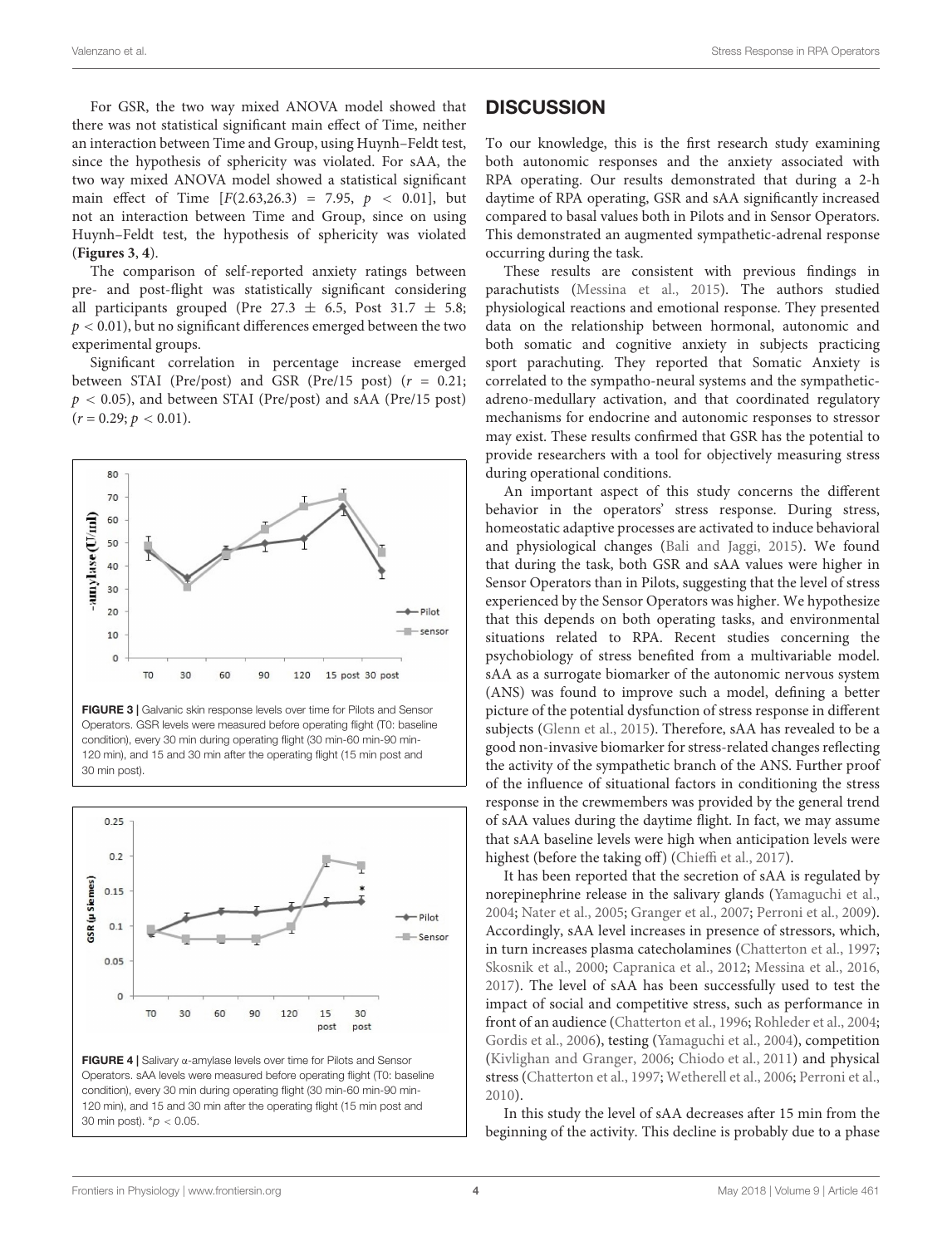of decreased stress. In fact the first period of the misson turns out to be very strenuous due to the take-off operations of the airplane. Furthermore, high levels of sAA are also found in the recovery phase after flight mission. This increase is due to the proximity of another stressful period that corresponds with the landing phase of the plane.

Psychological stress has an influence on several psychological processes in healthy subjects and in people who suffer from psychiatric disorders [\(Swaab et al.,](#page-5-25) [2005;](#page-5-25) [Wolf,](#page-5-26) [2009;](#page-5-26) [Foley](#page-4-16) [and Kirschbaum,](#page-4-16) [2010;](#page-4-16) [Giles et al.,](#page-4-17) [2014\)](#page-4-17). Stress is thought to influence mood [\(Van Eck et al.,](#page-5-27) [1996;](#page-5-27) [Lieberman et al.,](#page-5-28) [2002\)](#page-5-28), memory [\(Roozendaal et al.,](#page-5-29) [2009\)](#page-5-29), and decision-making [\(Starcke et al.,](#page-5-30) [2011;](#page-5-30) [Moscatelli et al.,](#page-5-31) [2016;](#page-5-31) [Villano et al.,](#page-5-32) [2017\)](#page-5-32). Furthermore, acute psychological stress activates the HPA axis and sympathetic nervous system (SNS), producing higher levels sAA [\(Monda and Pittman,](#page-5-33) [1993;](#page-5-33) [Monda et al.,](#page-5-34) [1994;](#page-5-34) [Giles et al.,](#page-4-17) [2014\)](#page-4-17).

In order to comprehend the influence of stress on physical and cognitive performance, it is fundamental to understand the different manifestations of the anxiety. Increases in sAA concentration and GSR were found to be associated with increases in somatic anxiety. This positive relationship might support the hypothesis that arousal would result in increases in GSR and sAA levels. Our results showed a moderate level of anxiety in RPA operators. This is likely related to increased arousal and perceived self-control, and might facilitate an increase in performance and self-confidence

# **REFERENCES**

- <span id="page-4-9"></span>Bali, A., and Jaggi, A. S. (2015). Clinical experimental stress studies: methods and assessment. Rev. Neurosci. 26, 555–579. [doi: 10.1515/revneuro-2015-0004](https://doi.org/10.1515/revneuro-2015-0004)
- <span id="page-4-3"></span>Bradley, M. M., and Lang, P. J. (2002). "Measuring emotion: behavior, feeling, and physiology," in Series in Affective Science Cognitive Neuroscience of Emotion, eds R. D. Lane and L. Nadel (New York, NY: Oxford University Press), 242–276.
- <span id="page-4-8"></span>Buonanno, P., Laiola, A., Palumbo, C., Spinelli, G., Terminiello, V., and Servillo, G. (2017). Italian validation of the Amsterdam Preoperative Anxiety and Information Scale (APAIS). Minerva Anestesiol. 83, 705–711. [doi: 10.23736/](https://doi.org/10.23736/S0375-9393.16.11675-X) [S0375-9393.16.11675-X](https://doi.org/10.23736/S0375-9393.16.11675-X)
- <span id="page-4-13"></span>Capranica, L., Lupo, C., Cortis, C., Chiodo, S., Cibelli, G., and Tessitore, A. (2012). Salivary cortisol and alpha-amylase reactivity to taekwondo competition in children. Eur. J. Appl. Physiol. 112, 647–652. [doi: 10.1007/s00421-011-2023-z](https://doi.org/10.1007/s00421-011-2023-z)
- <span id="page-4-2"></span>Carretta, T. R. (2013). Predictive validity of pilot selection instruments for remotely piloted aircraft training outcome. Aviat. Space Environ. Med. 84, 47–53. [doi: 10.3357/ASEM.3441.2013](https://doi.org/10.3357/ASEM.3441.2013)
- <span id="page-4-0"></span>Chappelle, W., Goodman, T., Reardon, L., and Thompson, W. (2014). An analysis of post-traumatic stress symptoms in United States Air Force drone operators. J. Anxiety Disord. 28, 480–487. [doi: 10.1016/j.janxdis.2014.05.003](https://doi.org/10.1016/j.janxdis.2014.05.003)
- <span id="page-4-5"></span>Chappelle, W. L., McDonald, K. D., Prince, L., Goodman, T., Ray-Sannerud, B. N., and Thompson, W. (2014). Symptoms of psychological distress and posttraumatic stress disorder in United States air force "drone". operators. Mil. Med. 179, 63–70. [doi: 10.7205/MILMED-D-13-00501](https://doi.org/10.7205/MILMED-D-13-00501)
- <span id="page-4-6"></span>Chatterton, R. T., Vogelsong, K. M., Lu, Y. C., Ellman, A. B., and Hudgens, G. A. (1996). Salivary alpha-amylase as a measure of endogenous adrenergic activity. Clin. Physiol. 16, 433–448. [doi: 10.1111/j.1475-097X.1996.tb00731.x](https://doi.org/10.1111/j.1475-097X.1996.tb00731.x)
- <span id="page-4-7"></span>Chatterton, R. T., Vogelsong, K. M., Lu, Y. C., and Hudgens, G. A. (1997). Hormonal responses to psychological stress in men preparing for skydiving. J. Clin. Endocrinol. Metab. 82, 2503–2509. [doi: 10.1210/jc.82.8.2503](https://doi.org/10.1210/jc.82.8.2503)
- <span id="page-4-11"></span>Chieffi, S., Messina, G., Villano, I., Messina, A., Esposito, M., Monda, V., et al. (2017). Exercise influence on hippocampal function: possible involvement of Orexin-A. Front. Physiol. 8:85. [doi: 10.3389/fphys.2017.00085](https://doi.org/10.3389/fphys.2017.00085)

[\(Julian,](#page-4-18) [2011\)](#page-4-18). According to our data, changes in sAA levels and GSR may be interpreted as a "situational" stress and arousal.

Overall, considering together the physiological reactions and emotional response, this is the first data examining the relationship between autonomic responses and anxiety in RPA operators. In conclusions, corroborating previously published data, these results suggest that anxiety is related to sympathetic adreno-medullary activation [\(Messina et al.,](#page-5-15) [2015\)](#page-5-15).

# AUTHOR CONTRIBUTIONS

AVa, FM, AM, VM, and GM: conceived the study, participated in its design, and wrote the manuscript. RO, GZ, GF, MS, AT, MPM, and MC: contributed to the conception and design. AVa, MM, GC, and GM: drafted the article and revised it critically for important intellectual content. GM: final approval of the version to be published. All authors read and approved the final manuscript.

# ACKNOWLEDGMENTS

The authors are grateful to the operators of the 28° RPA Squadroon, based at 32nd Wing in Amendola (Italy) who participated in this project.

- <span id="page-4-15"></span>Chiodo, S., Tessitore, A., Cortis, C., Cibelli, G., Lupo, C., Ammendolia, A., et al. (2011). Stress-related hormonal and psychological changes to official youth Taekwondo competitions. Scand. J. Med. Sci. Sport 21, 111–119. [doi: 10.1111/](https://doi.org/10.1111/j.1600-0838.2009.01046.x) [j.1600-0838.2009.01046.x](https://doi.org/10.1111/j.1600-0838.2009.01046.x)
- <span id="page-4-4"></span>Chrousos, G. P., and Gold, P. W. (1992). The concepts of stress and stress system disorders. Overview of physical and behavioral homeostasis. JAMA 267, 1244–1252. [doi: 10.1001/jama.267.9.1244](https://doi.org/10.1001/jama.267.9.1244)
- <span id="page-4-16"></span>Foley, P., and Kirschbaum, C. (2010). Human hypothalamus-pituitary-adrenal axis responses to acute psychosocial stress in laboratory settings. Neurosci. Biobehav. Rev. 35, 91–96. [doi: 10.1016/j.neubiorev.2010.01.010](https://doi.org/10.1016/j.neubiorev.2010.01.010)
- <span id="page-4-17"></span>Giles, G. E., Mahoney, C. R., Brunyé, T. T., Taylor, H. A., and Kanarek, R. B. (2014). Stress effects on mood, HPA axis, and autonomic response: comparison of three psychosocial stress paradigms. PLoS One 9:e113618. [doi: 10.1371/journal.pone.](https://doi.org/10.1371/journal.pone.0113618) [0113618](https://doi.org/10.1371/journal.pone.0113618)
- <span id="page-4-10"></span>Glenn, A. L., Remmel, R. J., Raine, A., Schug, R. A., Gao, Y., and Granger, D. A. (2015). Alpha-amylase reactivity in relation to psychopathic traits in adults. Psychoneuroendocrinology 54, 14–23. [doi: 10.1016/j.psyneuen.2015.](https://doi.org/10.1016/j.psyneuen.2015.01.012) [01.012](https://doi.org/10.1016/j.psyneuen.2015.01.012)
- <span id="page-4-1"></span>Goldstein, D. S., and Kopin, I. J. (2008). Adrenomedullary, adrenocortical, and sympathoneural responses to stressors: a meta-analysis. Endocr. Regul. 42, 111–119.
- <span id="page-4-14"></span>Gordis, E. B., Granger, D. A., Susman, E. J., and Trickett, P. K. (2006). Asymmetry between salivary cortisol and alpha-amylase reactivity to stress: relation to aggressive behavior in adolescents. Psychoneuroendocrinology 31, 976–987. [doi: 10.1016/j.psyneuen.2006.05.010](https://doi.org/10.1016/j.psyneuen.2006.05.010)
- <span id="page-4-12"></span>Granger, D. A., Kivlighan, K. T., el-Sheikh, M., Gordis, E. B., and Stroud, L. R. (2007). Salivary alpha-amylase in biobehavioral research: recent developments and applications. Ann. N. Y. Acad. Sci. 1098, 122–144. [doi: 10.1196/annals.](https://doi.org/10.1196/annals.1384.008) [1384.008](https://doi.org/10.1196/annals.1384.008)
- <span id="page-4-18"></span>Julian, L. J. (2011). Measures of anxiety: State-trait anxiety inventory (STAI), beck anxiety inventory (BAI), and hospital anxiety and depression scale-anxiety (HADS-A). Arthritis Care Res. 63(Suppl. 11), S467–S472. [doi: 10.1002/acr.](https://doi.org/10.1002/acr.20561) [20561](https://doi.org/10.1002/acr.20561)